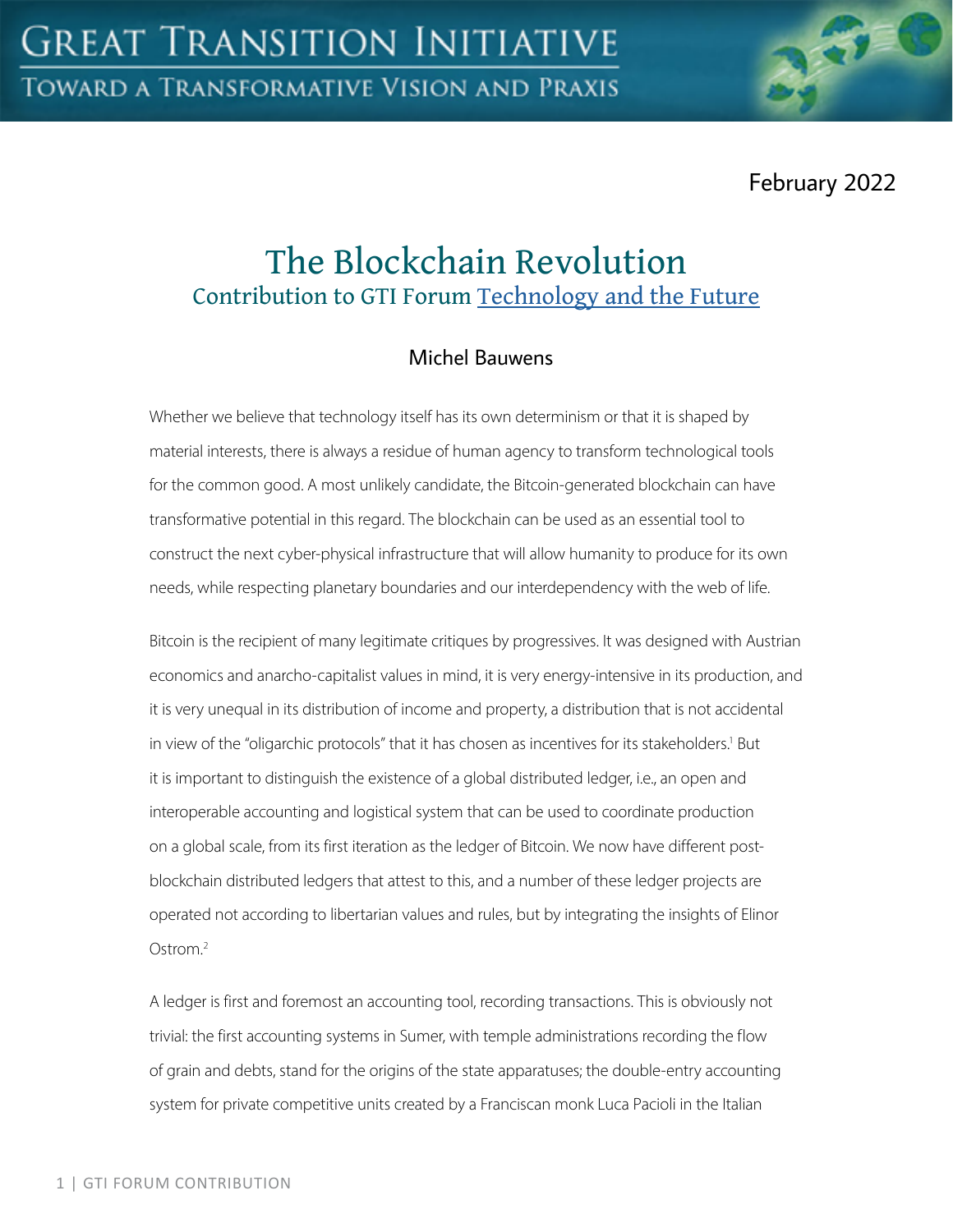city-states stood for the emergence of private forms of capitalism which would eventually become dominant.

Blockchain ledgers have currently inaugurated various forms of post-capitalist accounting, which seem to be just as non-trivial:

• Contributory accounting, which can record, value, and recompense non-commodified forms of contributions to ecosystems and networks, signifies the recognition of value outside the commodity form; it is a crucial tool signifying a transition to contributory regimes of value<sup>3</sup>

• Flow accounting, such as the Resource-Events-Agents software, allows every transaction to be recorded as an event in a network, and has abandoned double entry; it is an accounting for externality-aware ecosystems, not externality-ignoring closed entities.

• Thermodynamic accounting directly records the flow of matter and energy into an accounting system, such as the systems pioneered by R30.org and the Global Commons Alliance, who use a "global thresholds and allocations" approach to determine the maximum allowed flow in particular contexts.

These ledgers are linked to tokens and intelligent current-sees which can allow for expanded and complex value regimes.<sup>4</sup> We now have access to local currencies, which can protect and regulate local economies and domain-specific intelligent monies such as SolarCoin, generated by renewable energy, or FishCoin, which regulates the maximum volumes for the fishing industry.

Local-geographic currencies, domain-specific virtual currencies, and transformed nation-state currencies can coexist in a regime of socially and environmentally sustainable monetary biodiversity and a global regulatory currency that ensures the economy stays within agreed upon ecological limits.

With these tools at hand, integrated in a cosmo-global cooperative ledger, it becomes possible to transcend the violent competition between economic coordination systems that plagued the twentieth century.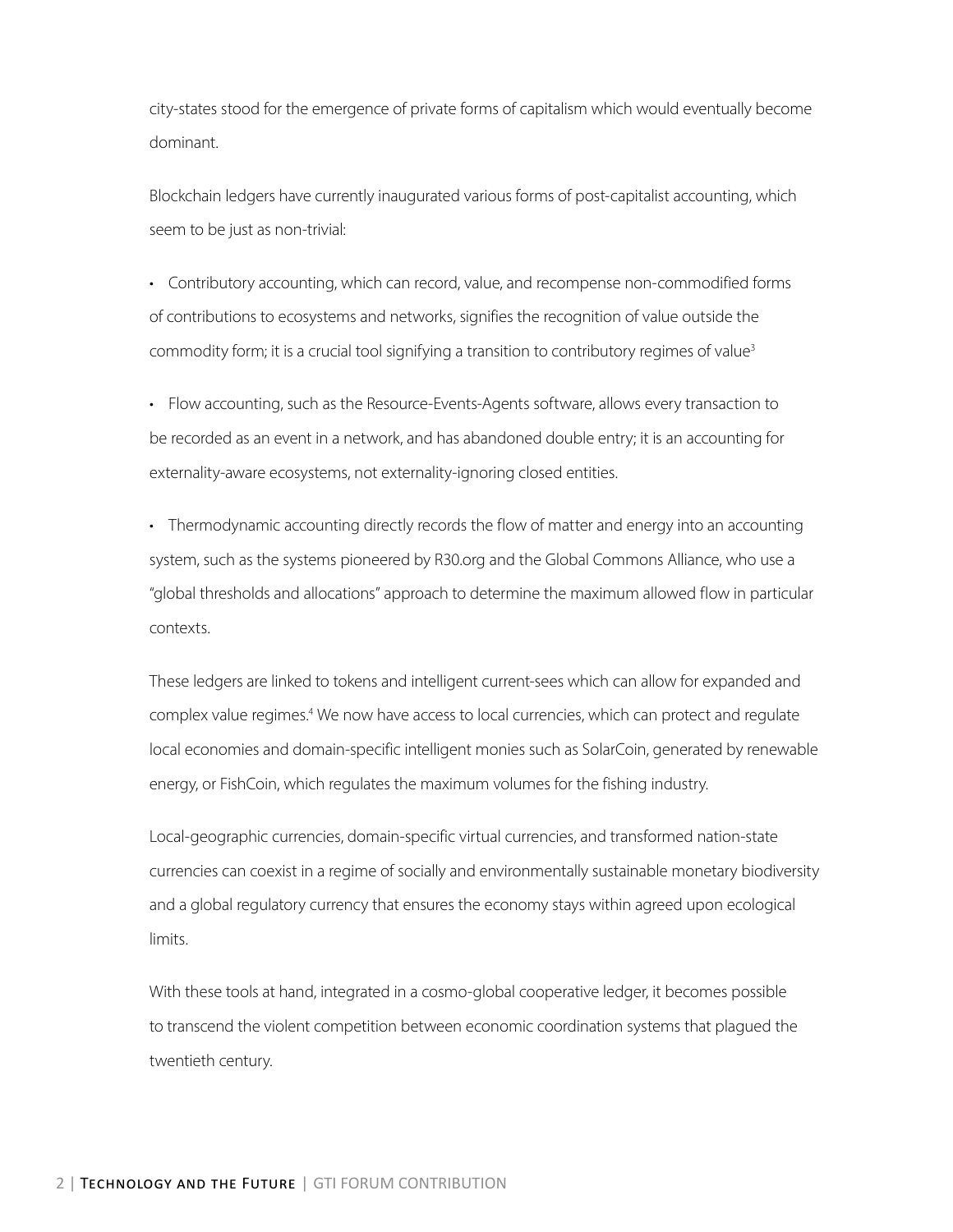Here is what we can then envision:

- The primary layer of human cooperation becomes "stigmergy," the gift of the commons economy that has been operating successfully within the open-source economy for two dozen years by now: open and transparent systems allow participating producers to freely coordinate their work in view of the needs and possibilities of the ecosystem as a whole, without needing central command. Collective agreements then result from negotiated coordination. The agents of this are the contributive communities, and the for-benefit associations that maintain their infrastructure of cooperation.
- The secondary layer consists of the generative market exchange mechanisms, post-capitalist market forms that regulate genuine exchange within planetary limits; this is necessary for the flow of all the resources that need investment and need to be renewed. The agents for this are generative and cooperative market entities that add value to the commons economy. Commons Stack, focusing on commons regulations, and RadicalXchange, focusing on the creation of generative market systems, are among the initiatives dedicated to this.
- The third layer is the planning layer. This is where thermodynamic accounting systems come in, by rendering visible the flows of matter and energy in a economic system, and where the ruleset of "global thresholds and allocations," allows for context-specific "maximums."

To a skeptic, the description so far will sound utopian. What could be the agent of sufficient change that would lead to the adoption of such a global infrastructure?

Our answer is that the commoners are the agents of such a change, following cosmo-local models, which we see as the "third possible future" for humankind.<sup>5</sup>

The first future is the continuation of multicultural neoliberalism, as espoused by the World Economic Forum.<sup>6</sup> It is a world run by public-private partnerships and natural asset investment vehicles, with weak national governments, strong transnational capital, and instrumentalized global NGOs. Its political preference is for alliances of the urban cognitive elites, organized under group allocation rules, which can be used to manage the unruly popular classes.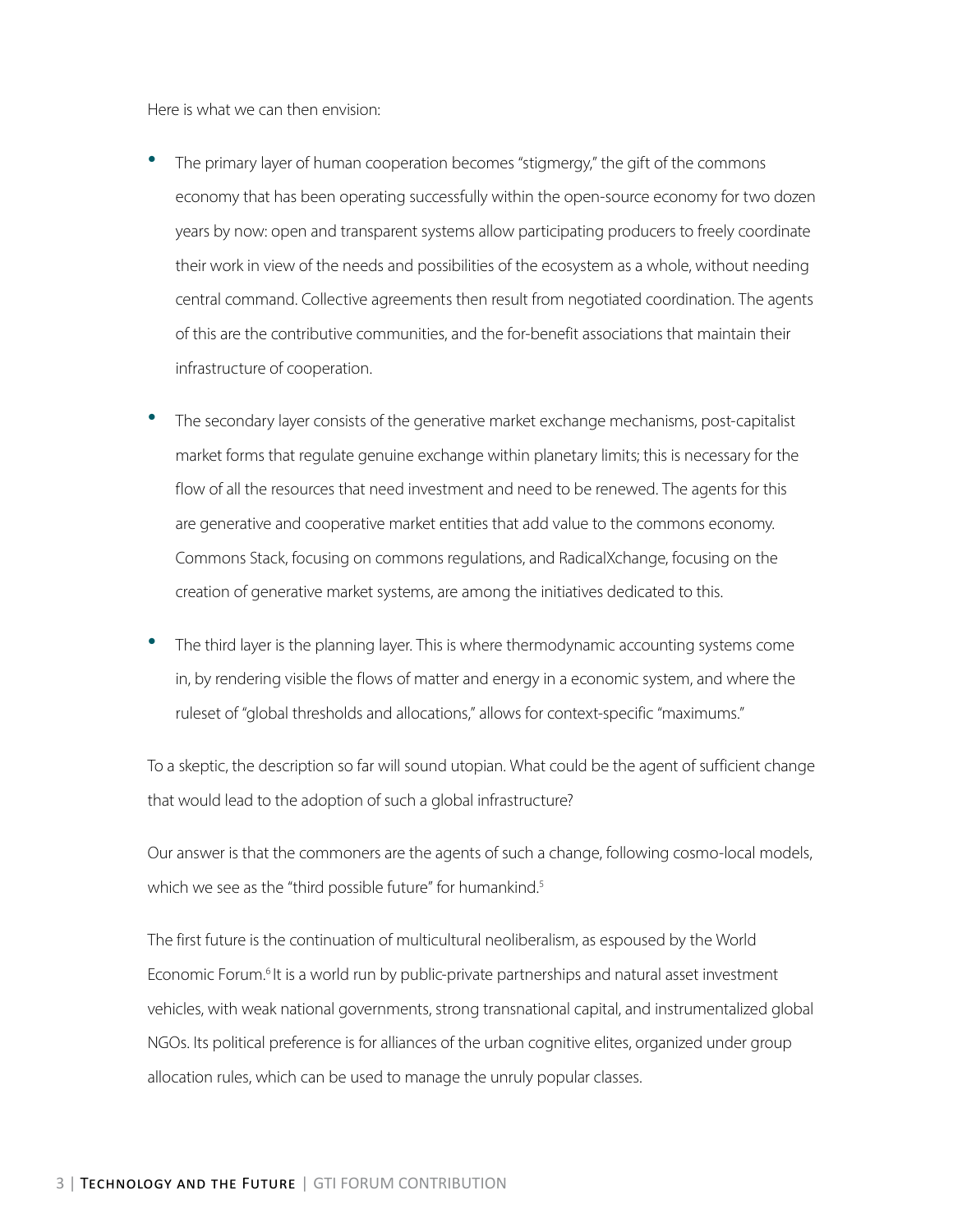The second model is protectionist retreat, which aims for re-strengthening sovereign nation-states and attempts to control global flows of capital and labor to benefit a competitive nation. The danger of the second model is armed confrontation between states aiming for control of scarce resources.

The third model is the cosmo-local model: in this model, we aim for an intelligent relocalization, based on distributed manufacturing models, producing on demand using the maximum amount of biodegradable material. In such a model, local production units are linked to global open design communities, and a partner state, or "community state," enables and empowers individual and collective autonomy at the local scale and guarantees the equality of contributory capacity. Local alliances of public authorities, the commercial sector, the formal civil society, and research organizations support commons-centric public initiatives; they are mirrored, in a fractal way, by similar transnational institutions that support a domain-specific commons institutions, which we call the "magisteria of the commons."

We see these networked workers, organized in common third spaces, i.e., revamped makerspaces, as both local agents, rooted in their communities, and as agents that are linked to the global open design communities which are the vehicle of their social and technical knowledge. Barring or awaiting the emergence of political forces which can represent this cosmo-local order, the priority is to network the productive nodes and to construct the necessary transnational layer which can represent the counterforce to transnational capital. Partner state organizations are a vital link to facilitate the connection of local producers to the global streams of shared knowledge.<sup>7</sup>

4 | Technology and the Future | GTI FORUM CONTRIBUTION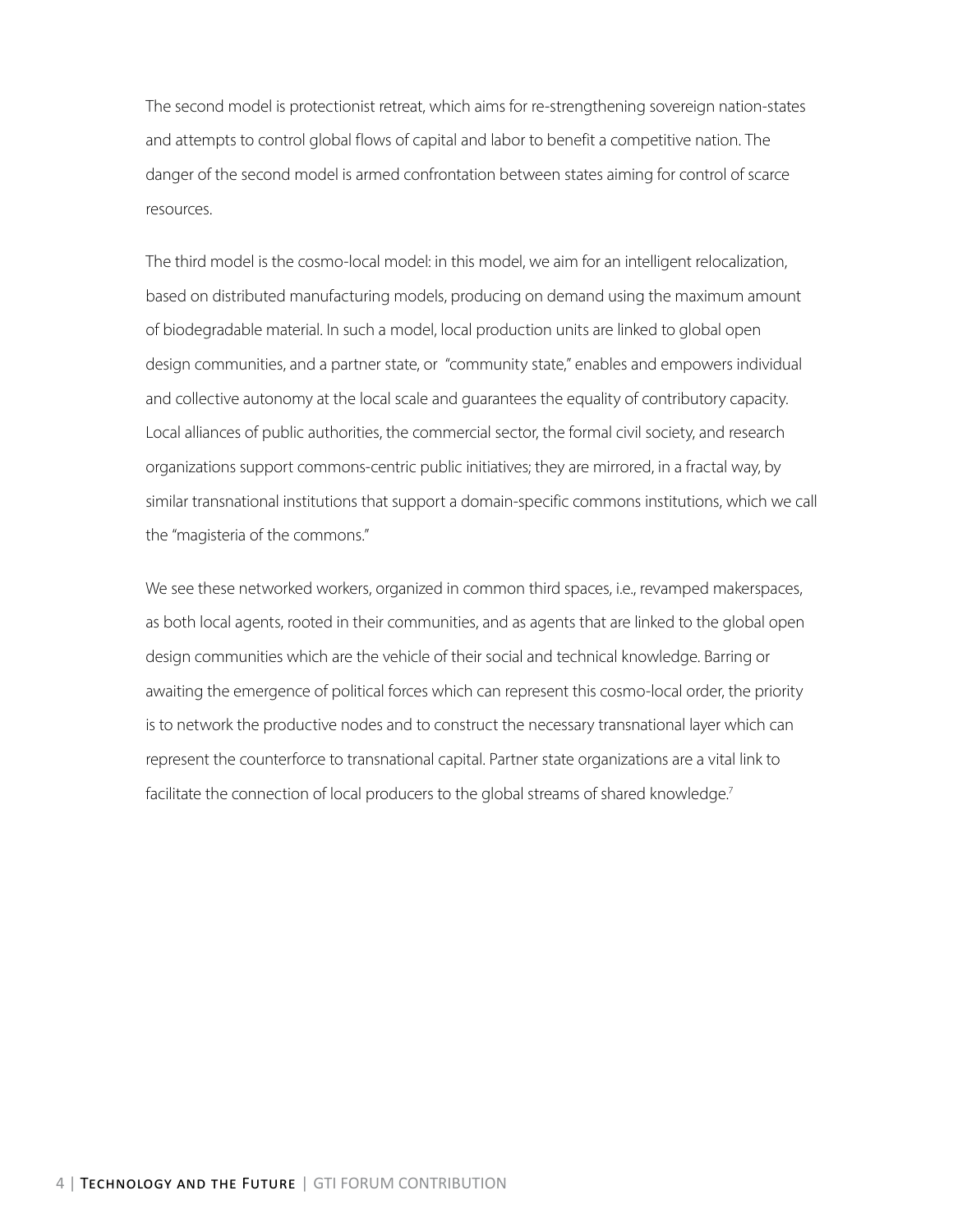#### Endnotes

1. To see how this differs from a commons-centric design, see the comparison table: "Contrasting the Propertarian Blockchain with Commons-Based Ledger Systems," [https://docs.google.com/document/](https://docs.google.com/document/d/1RQXhk83jrRTuWXKzPC6R5pxcbm-hqA-WiRgsfjU9NIs/edit#heading=h.cfglx2edur25) [d/1RQXhk83jrRTuWXKzPC6R5pxcbm-hqA-WiRgsfjU9NIs/edit#heading=h.cfglx2edur25.](https://docs.google.com/document/d/1RQXhk83jrRTuWXKzPC6R5pxcbm-hqA-WiRgsfjU9NIs/edit#heading=h.cfglx2edur25)

2. The Commons Stack project, part of the Crypto Commons Alliance, is exemplary in this regard. See [https://](https://commonsstack.org/) [commonsstack.org/.](https://commonsstack.org/)

3. The P2P Value project found that 75% of the 300 studied peer production projects were using, experimenting, or researching such accounting conventions and tools. See [https://wiki.p2pfoundation.net/](https://wiki.p2pfoundation.net/P2P_Value) [P2P\\_Value](https://wiki.p2pfoundation.net/P2P_Value).

4. The concept is from Arthur Brock, founder of the Holochain post-blockchain ledger, a open and p2p-based interoperable ledger system that doesn't require a world computer but is based on the free interconnection of autonomous ledgers. See, for example, "the Metacurrency Myth," *The World of Deep Wealth*, March 10, 2016, [https://medium.com/metacurrency-project/the-metacurrency-myth-8db61ed14fb8.](https://medium.com/metacurrency-project/the-metacurrency-myth-8db61ed14fb8)

5. Cosmo-local production models are described in a new book by the P2P Foundation, which contains 40 case studies of initiatives combining local material production with globally shared open designs: José Ramos, Sharon Ede, Michel Bauwens, and Gien Wong, *The Cosmolocal Reader* (Geneva: P2P Foundation, 2021), [https://](https://clreader.net/) [clreader.net/.](https://clreader.net/)

6. See Wesley Yang, "Welcome to Year Zero," *Year Zero*, July 14, 2021, [https://wesleyyang.substack.com/p/](https://wesleyyang.substack.com/p/welcome-to-year-zero) [welcome-to-year-zero](https://wesleyyang.substack.com/p/welcome-to-year-zero).

7. Michel Bauwens and Alex Pazaitis, *P2P Accounting for Planetary Survival: Towards a P2P Infrastructure for a Socially Just Circular Society* (Geneva: P2P Foundation, 2019), [https://commonstransition.org/p2p-accounting](https://commonstransition.org/p2p-accounting-for-planetary-survival/)[for-planetary-survival/](https://commonstransition.org/p2p-accounting-for-planetary-survival/).